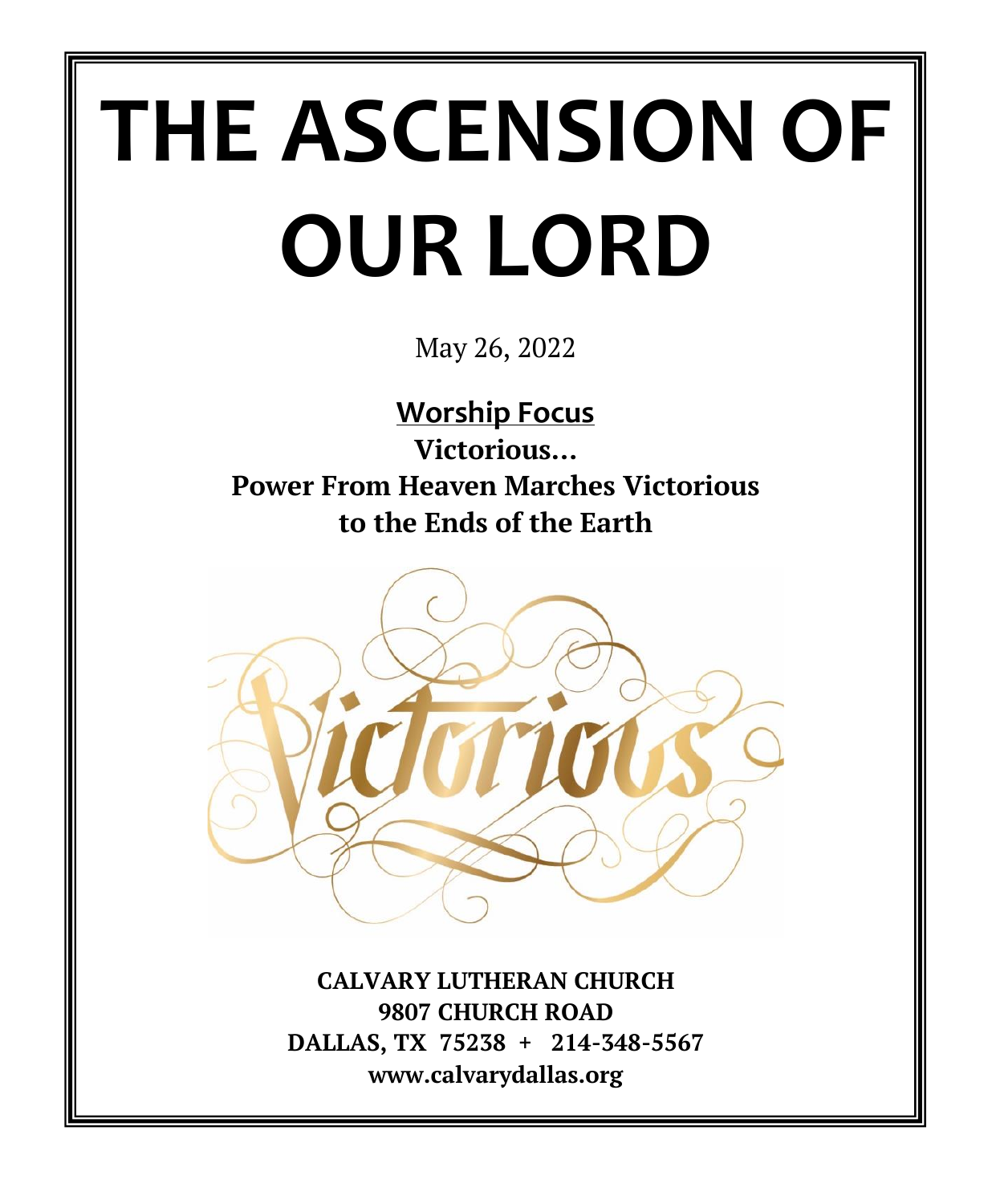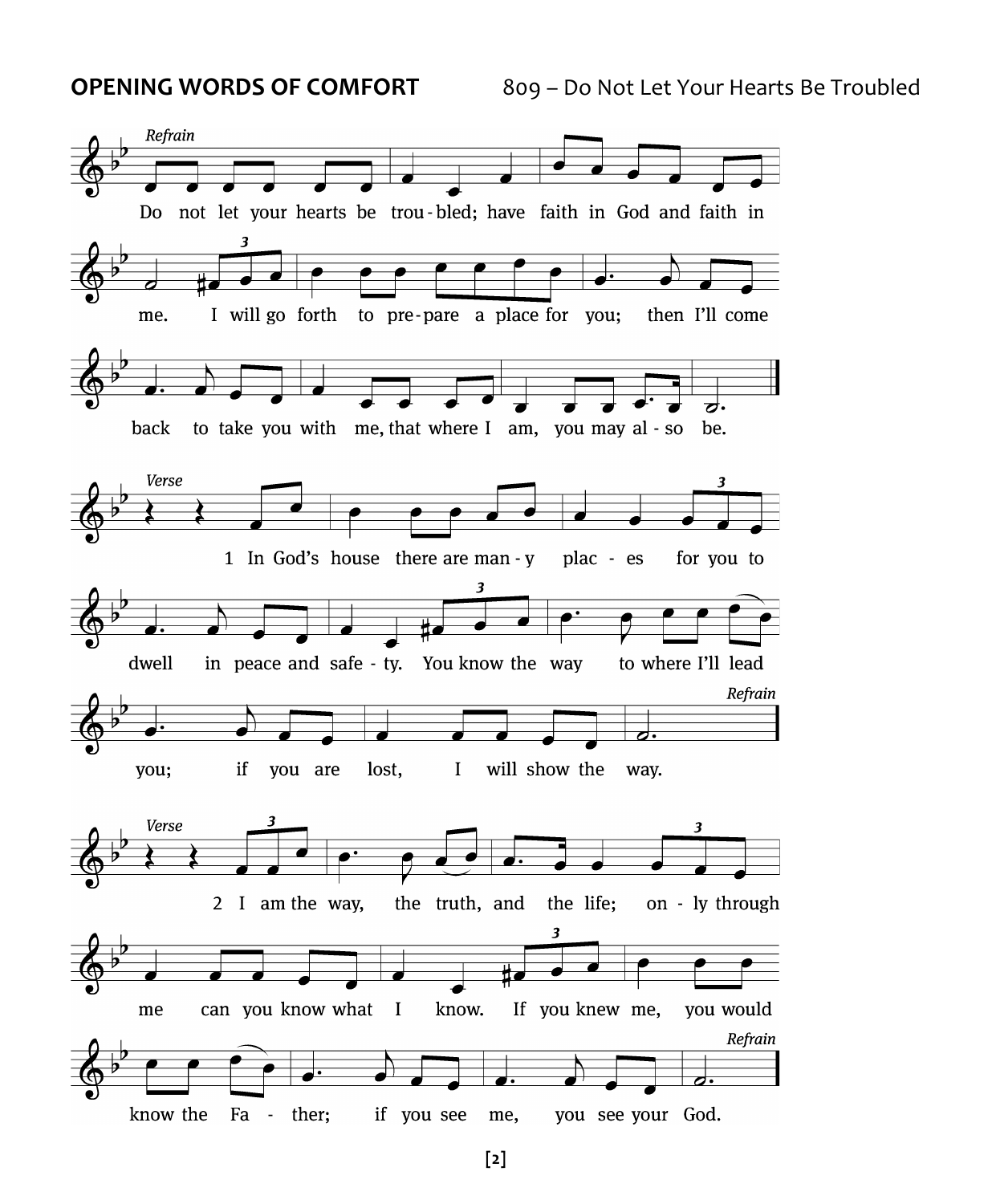

## **INVOCATION**

*STAND*

The Lord has ascended into heaven. **Let us worship him with our hearts and voices!**

Come, Holy Spirit, and fill us with love for Jesus.

**That we may speak of his works and live in constant readiness for his return. Amen.**

*After a brief introduction, the congregation sings:*

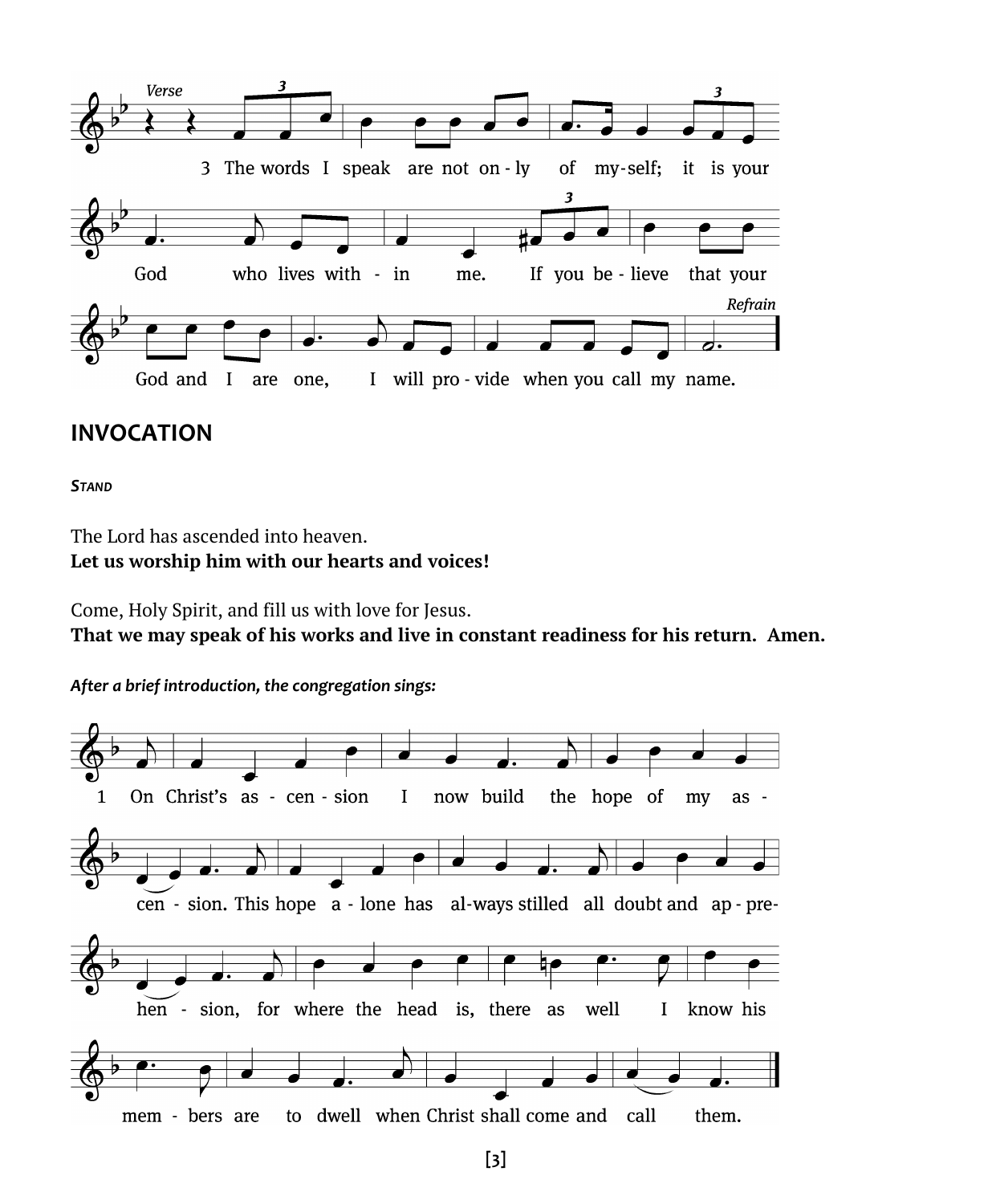# **THE ASCENSION PSALM**

Clap your hands, all you nations; **shout to God with cries of joy.** How awesome is the LORD Most High, **the great King over all the earth!** He subdued nations under us, **peoples under our feet.** He chose our inheritance for us, **the pride of Jacob, whom he loved.** God has ascended amid shouts of joy, **the LORD amid the sounding of trumpets.** Sing praises to God, sing praises; **sing praises to our King, sing praises.** For God is the King of all the earth; **sing to him a psalm of praise.** God reigns over the nations; **God is seated on his holy throne.**

#### *After a brief introduction, the congregation sings:*



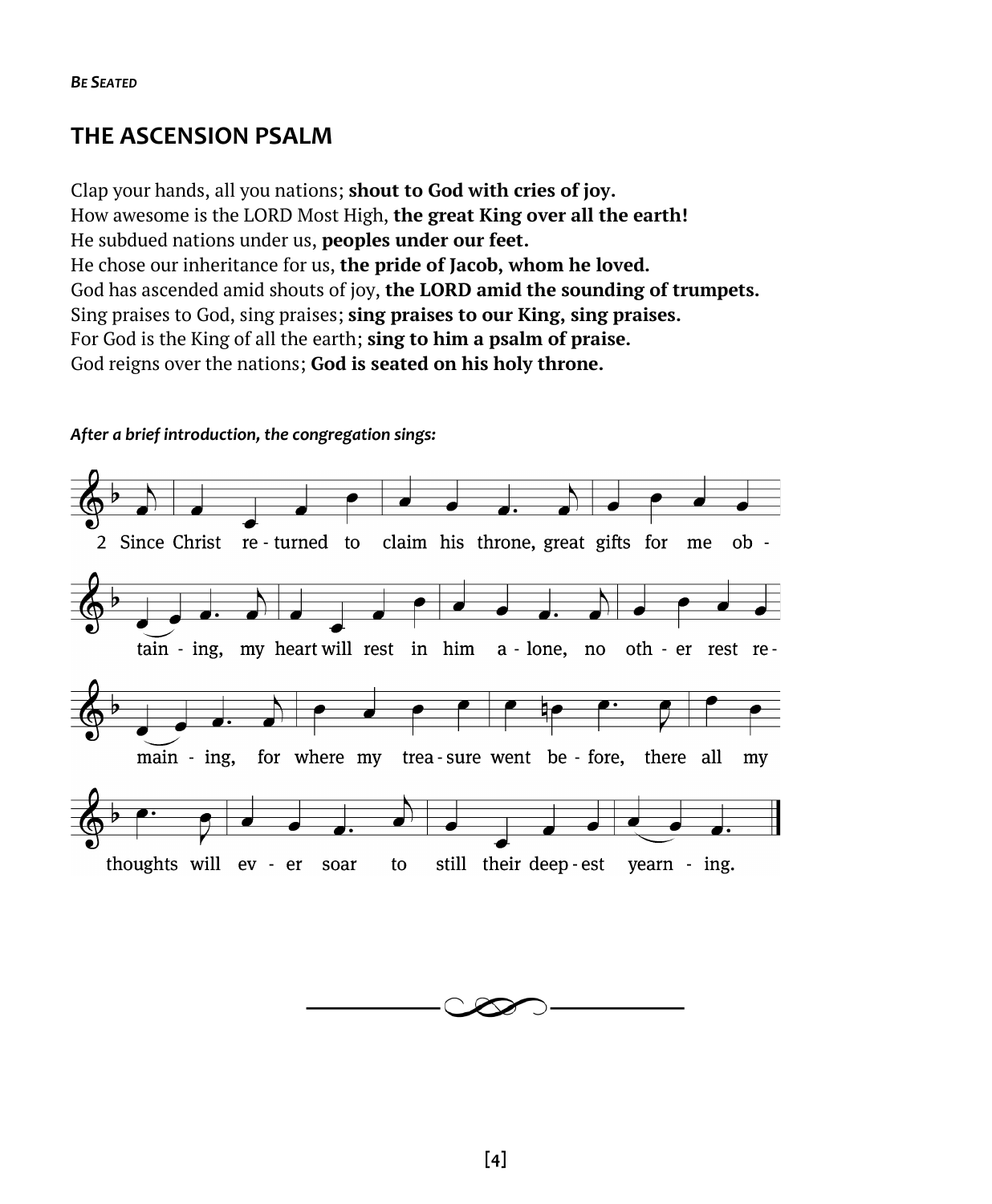# **Meditation on the Ascension Account**

Acts 1:1-11

In my former book, Theophilus, I wrote about all that Jesus began to do and to teach until the day he was taken up to heaven, after giving instructions through the Holy Spirit to the apostles he had chosen. After his suffering, he presented himself to them and gave many convincing proofs that he was alive. He appeared to them over a period of forty days and spoke about the kingdom of God. On one occasion, while he was eating with them, he gave them this command: "Do not leave Jerusalem, but wait for the gift my Father promised, which you have heard me speak about. For John baptized with water, but in a few days you will be baptized with the Holy Spirit."

Then they gathered around him and asked him, "Lord, are you at this time going to restore the kingdom to Israel?"

He said to them: "It is not for you to know the times or dates the Father has set by his own authority. But you will receive power when the Holy Spirit comes on you; and you will be my witnesses in Jerusalem, and in all Judea and Samaria, and to the ends of the earth."

After he said this, he was taken up before their very eyes, and a cloud hid him from their sight.

They were looking intently up into the sky as he was going, when suddenly two men dressed in white stood beside them. "Men of Galilee," they said, "why do you stand here looking into the sky? This same Jesus, who has been taken from you into heaven, will come back in the same way you have seen him go into heaven."

*After the meditation, the minister says:*

"All authority in heaven and on earth has been given to Me. Therefore go and make disciples of all nations." Alleluia!



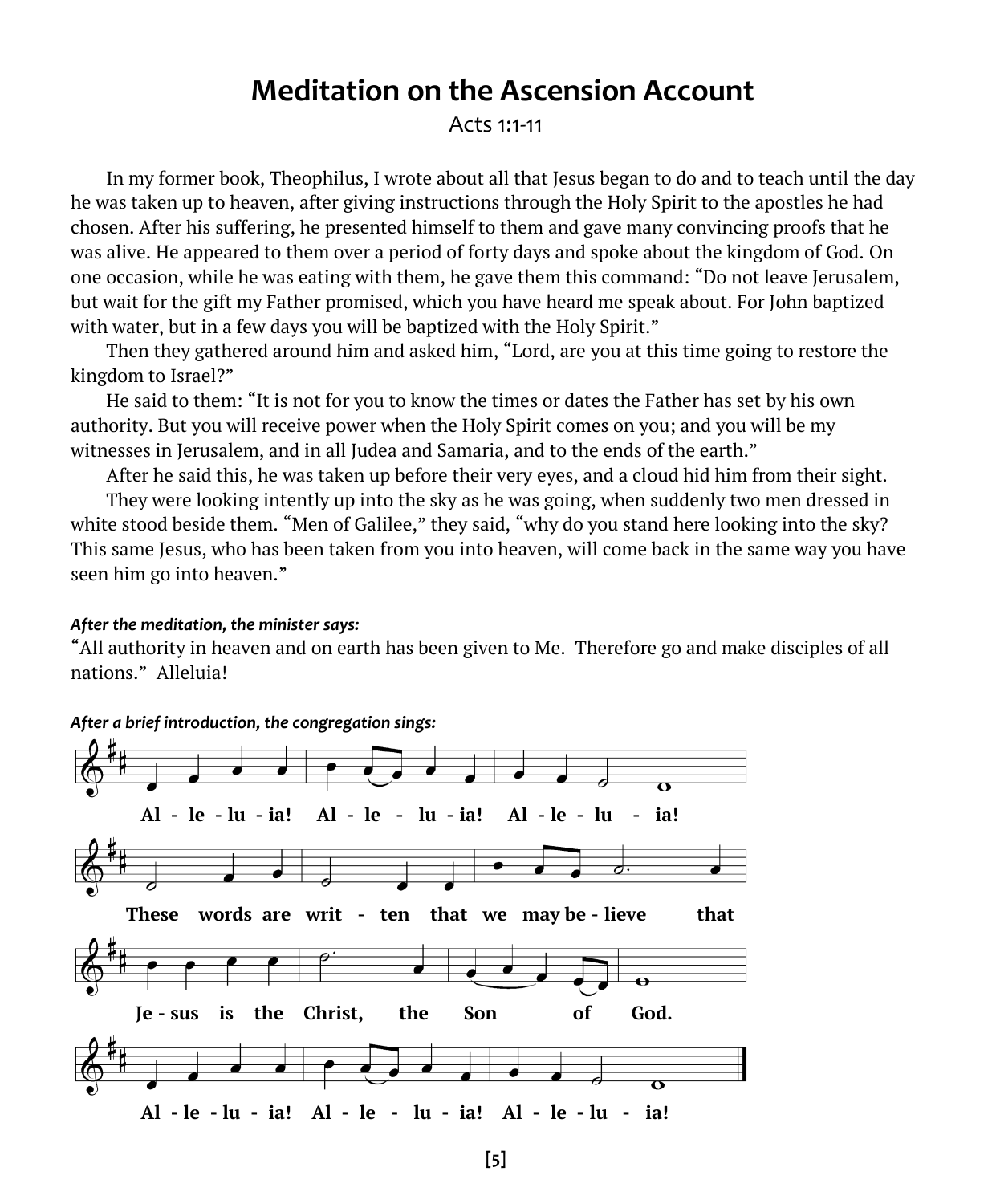# **Meditation on the Ascension Epistle**

Revelation 19:11-16

I saw heaven standing open and there before me was a white horse, whose rider is called Faithful and True. With justice he judges and wages war. His eyes are like blazing fire, and on his head are many crowns. He has a name written on him that no one knows but he himself. He is dressed in a robe dipped in blood, and his name is the Word of God. The armies of heaven were following him, riding on white horses and dressed in fine linen, white and clean. Coming out of his mouth is a sharp sword with which to strike down the nations. "He will rule them with an iron scepter." He treads the winepress of the fury of the wrath of God Almighty. On his robe and on his thigh he has this name written: KING OF KINGS AND LORD OF LORDS.

#### *After the meditation, the minister says:*

God has placed all things under his feet and appointed him to be head over everything for the church, which is his body. Alleluia!



*After a brief introduction, the congregation sings:*

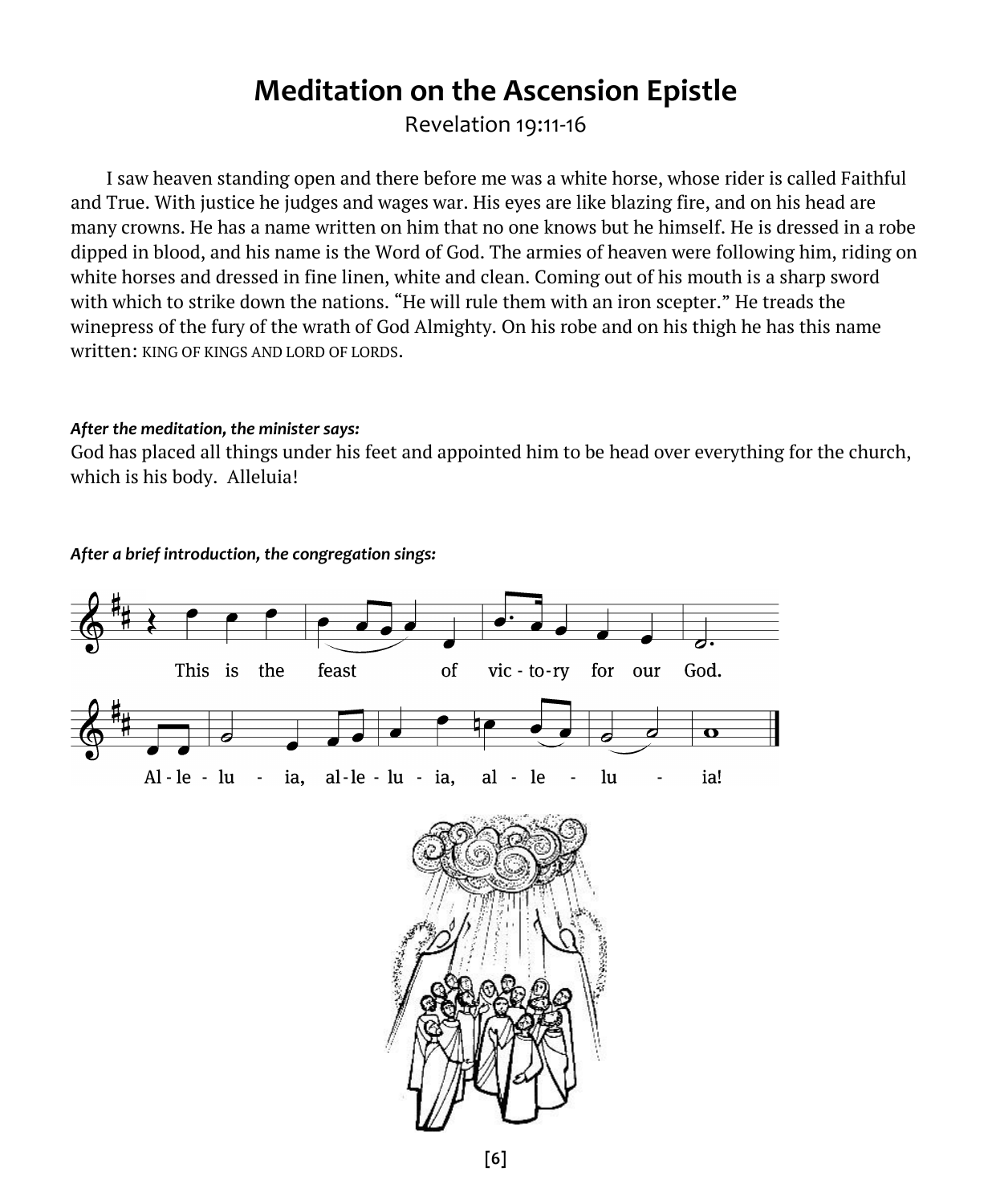# **Meditation on the Ascension Gospel**

Luke 24:44-53

#### *STAND*

He said to them, "This is what I told you while I was still with you: Everything must be fulfilled that is written about me in the Law of Moses, the Prophets and the Psalms."

Then he opened their minds so they could understand the Scriptures. He told them, "This is what is written: The Messiah will suffer and rise from the dead on the third day, and repentance for the forgiveness of sins will be preached in his name to all nations, beginning at Jerusalem. You are witnesses of these things. I am going to send you what my Father has promised; but stay in the city until you have been clothed with power from on high."

When he had led them out to the vicinity of Bethany, he lifted up his hands and blessed them. While he was blessing them, he left them and was taken up into heaven. Then they worshiped him and returned to Jerusalem with great joy. And they stayed continually at the temple, praising God.

#### *BE SEATED*

#### *After the meditation, the minister says:*

The Christ will suffer and rise from the dead on the third day, and repentance and forgiveness of sins will be preached in his name to all nations. Alleluia!

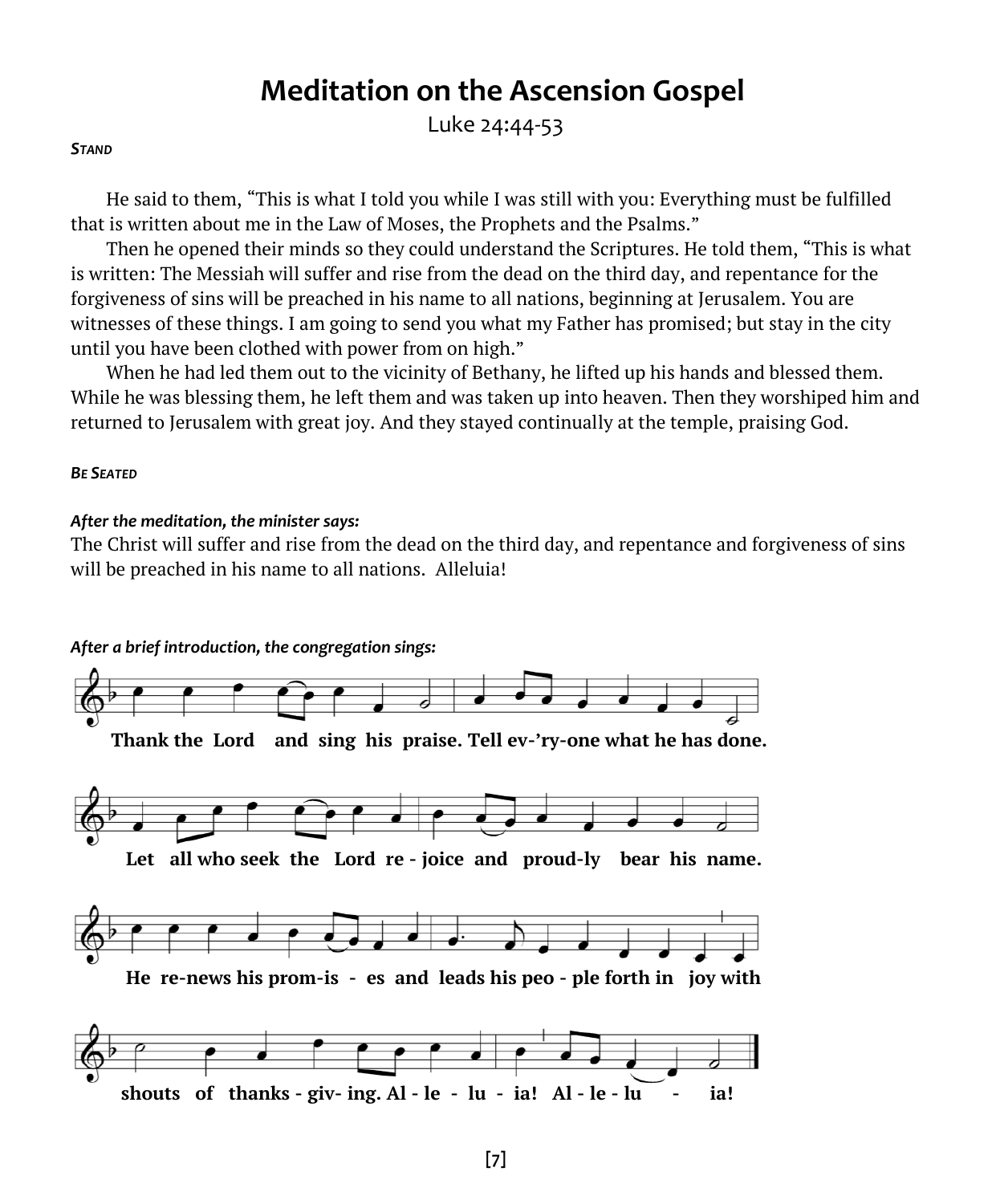*STAND*

# **THE ASCENSION CONFESSION OF FAITH** (Article 3 of The Augsburg Confession)

**We believe that God the Son, became man, born of the virgin Mary, and that the two natures, divine and human, are so inseparably united in one Person that there is one Christ, true God and true Man, who was truly born, suffered, was crucified, died, and was buried in order to be a sacrifice not only for original sin but also for all other sins and to reconcile God's wrath.**

**The same Christ also descended into hell, truly rose from the dead on the third day, ascended into heaven, and sits on the right hand of God, that He may eternally rule and have dominion over all creatures, that through the Holy Spirit He may sanctify, purify, strengthen, and comfort all who believe in Him, and He bestow on them life and every grace and blessing, and that He may protect and defend them against the devil and against sin. The same Lord Christ will return openly to judge the living and the dead. Amen.**

*BE SEATED*

## **ANNOUNCEMENTS AND MUSICAL OFFERING**

*We appreciate the offerings given to support the work of God's Kingdom here and throughout the world. Offerings can be given in any of four ways:*

- *Set in the offering plate at the back of the sanctuary*
- *On the Calvary website: https://calvarydallas.org/give/*
- *On your phone with the Vanco Mobile Faith Engagement app*
- *Scan the QR code to the right…*





*Give us a record of your visit through our online Connection Card, or by filling out the card in the pew and placing it in the offering plate as you leave. The Connection Card tab can be found at the bottom right of any page of the Calvary website, https://calvarydallas.org or by scanning the code to the left...*

*Sung by the children of Calvary Lutheran School, Grades 3-8*

*Hallelujah! Praise the Lord. Praise Him to the heavens, praise Him in the heights, Praise Him, all His angels, all His host.* 

*Praise Him, sun and moon, all you shining stars.*

**ANTHEM Hallelujah, Round of Praise (Psalm 148:1-3)**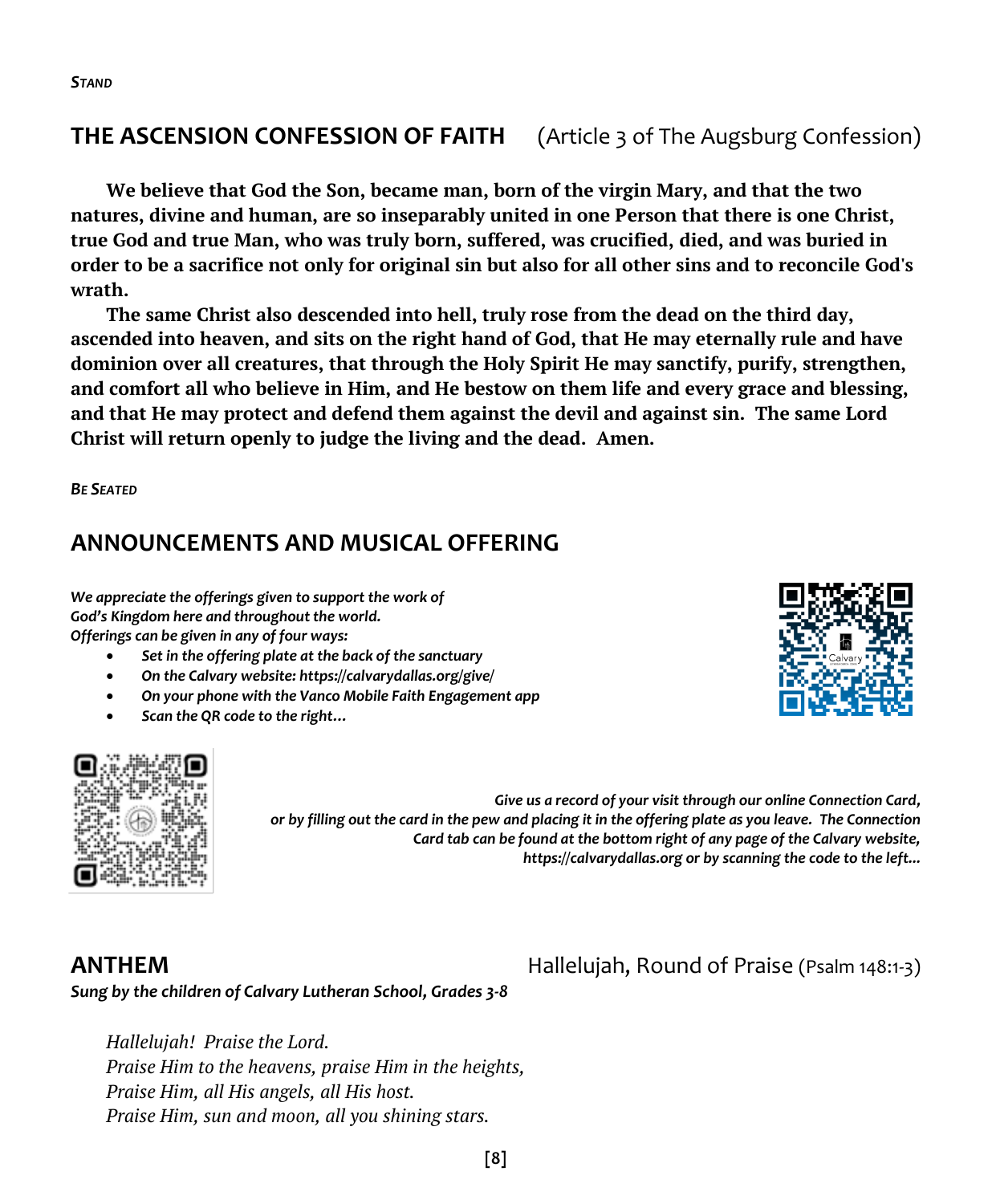# **PRAYER OF THE CHURCH**

#### *YOU MAY REMAIN SEATED FOR PRAYER*

Blessed Jesus, you ascended to the right hand of your Father's majesty, power, and glory and now reign as eternal King of kings and Lord of lords. **We praise you for your victory over sin, death, Satan, and hell.**

O ascended Prophet, equip your Church to proclaim the precious gospel message of God's love for all the world. **Give courage to our hearts, power to our words, and success to our efforts.**

O ascended High Priest, represent us before the Father as his own dear children and heirs. Defend us against Satan's every accusation. Ask for the Father's rich blessings in our everyday lives. **Plead for his mercy and grace on our behalf.**

O ascended King, direct the affairs of governments and nations that they may serve the best interest of your Church. **You are our Lord, Master, and King.**

*Special prayers and intercessions may follow.*

**Hear us, Lord, as we bring you our private petitions.**

*Silent prayer.*

As the disciples lifted their eyes to watch your ascension, so lift our eyes daily to look for your coming again in glory. **Lord Jesus, come quickly. Amen.**

#### **LORD'S PRAYER**

**Our Father in heaven, hallowed be your name, your kingdom come, your will be done on earth as in heaven. Give us today our daily bread. Forgive us our sins, as we forgive those who sin against us. Lead us not into temptation, but deliver us from evil. For the kingdom, the power, and the glory are yours now and forever. Amen.**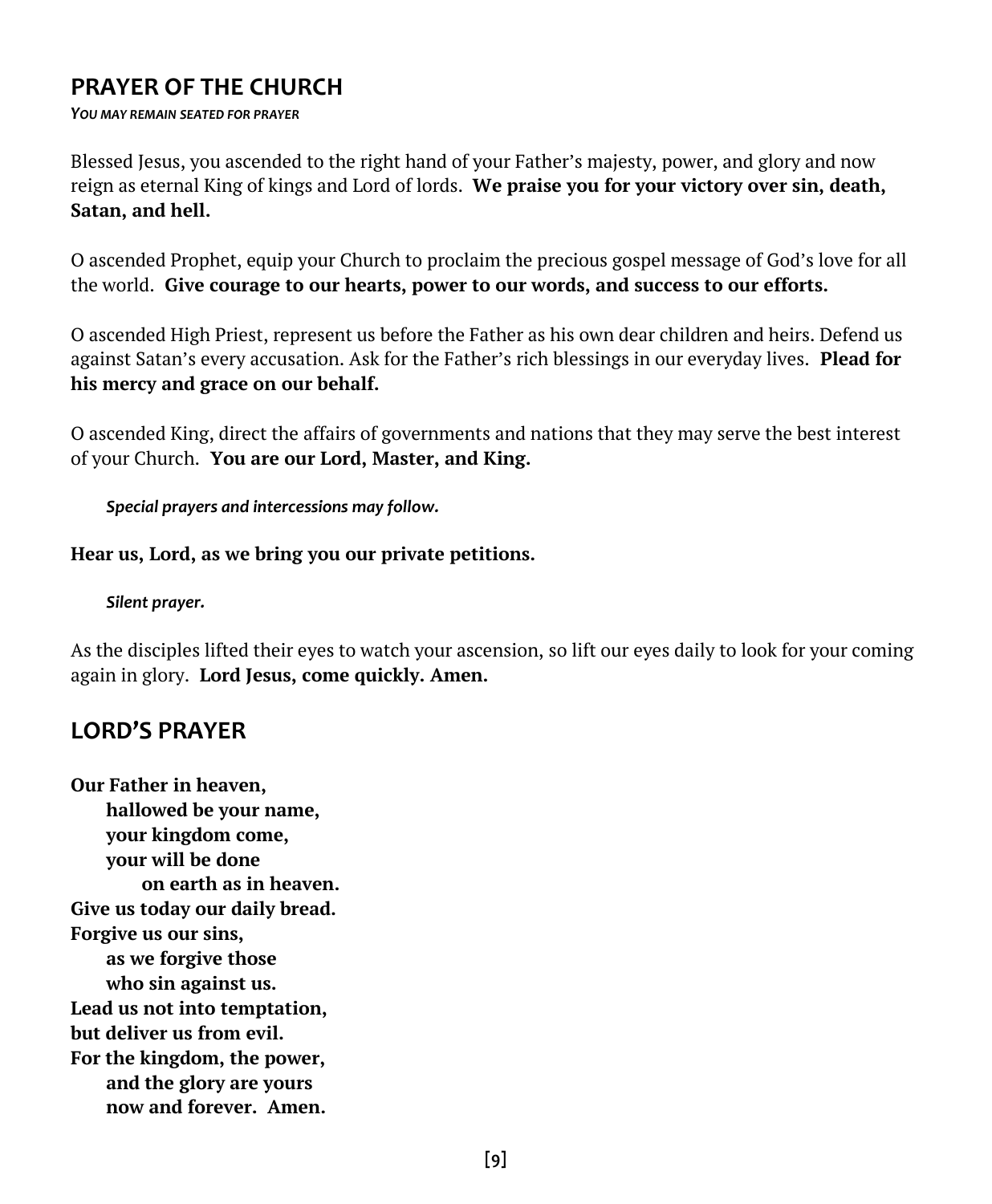*After a brief introduction, the congregation sings:*



## **BLESSING**

Jesus came to them and said, "All authority in heaven and on earth has been given to me. Therefore go and make disciples of all nations, baptizing them in the name of the Father and of the Son and of the Holy Spirit, and teaching them to obey everything I have commanded you. And surely I am with you always, to the very end of the age."

Brothers and sisters, go in peace. Live in harmony with one another. Serve the Lord with gladness.

The Lord bless you and keep you.

The Lord make his face shine on you and be gracious to you. The Lord look on you with favor and give you peace. **Amen.**

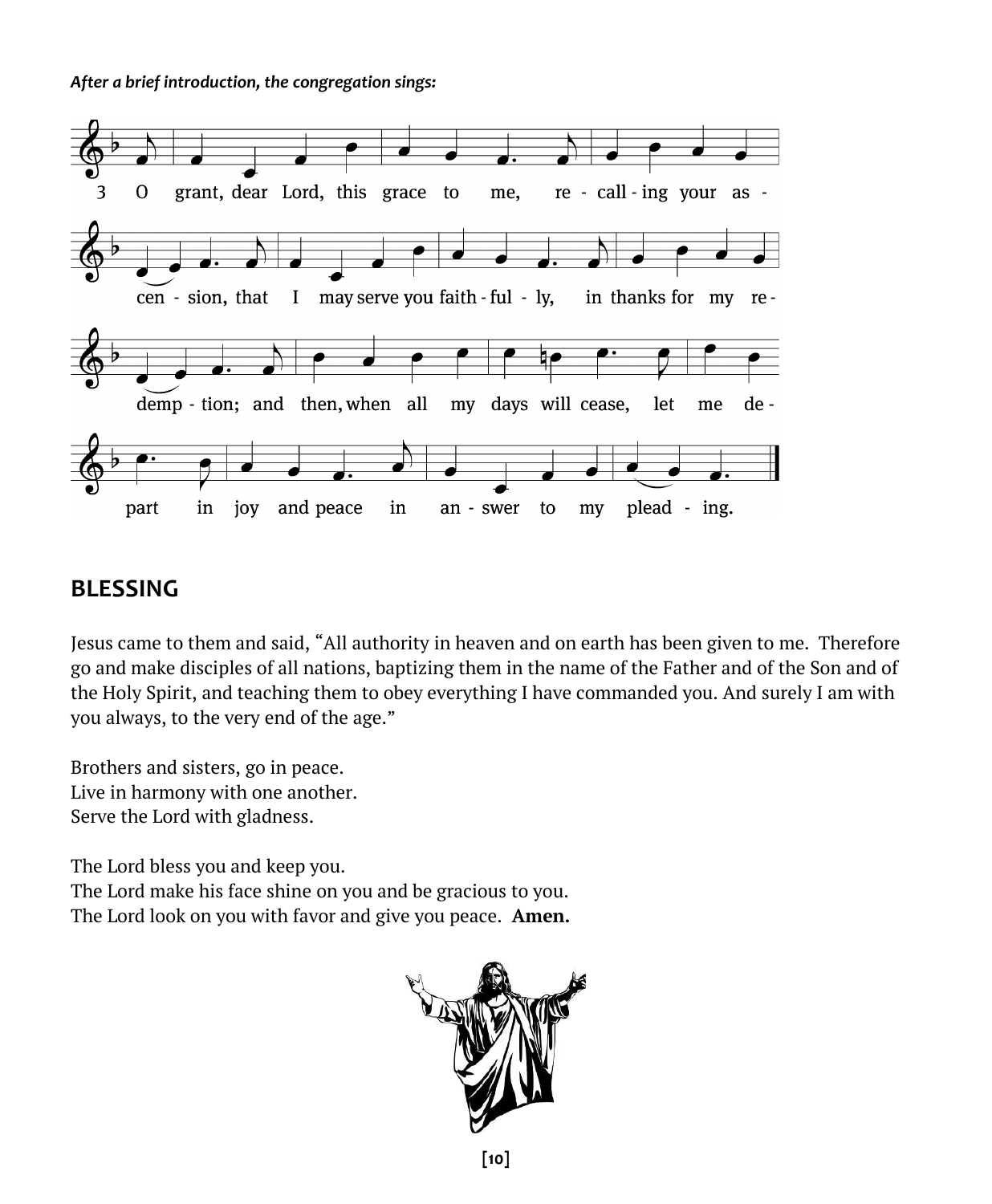*STAND*



crown him. ye kings, with man - y crowns for he is King of all.

#### *Join us for an ice cream social immediately following this service.*